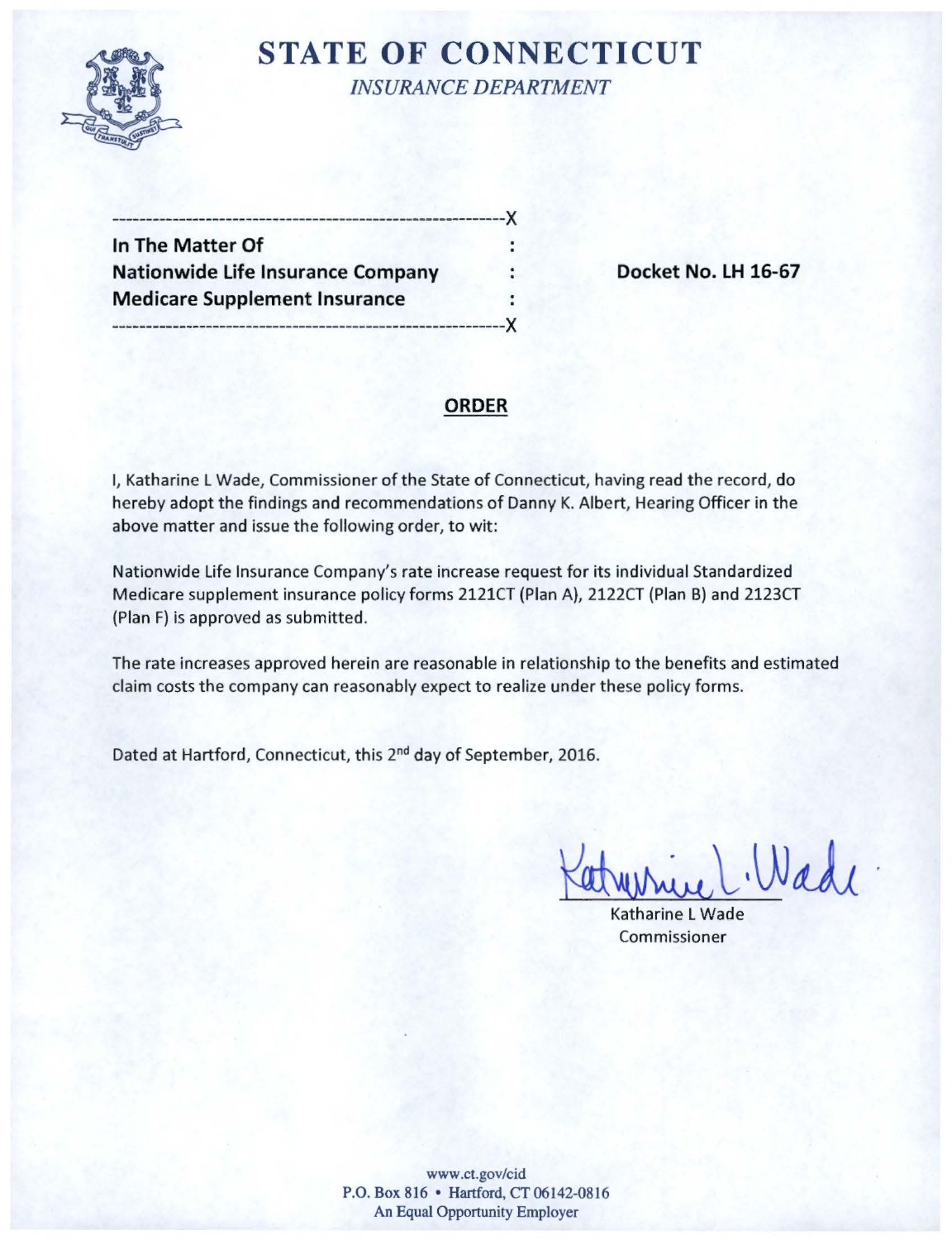

# **STATE OF CONNECTICUT INSURANCE DEPARTMENT**

 $\mathbf{X}$ 

| In The Matter Of                         |  |
|------------------------------------------|--|
| <b>Nationwide Life Insurance Company</b> |  |
| <b>Medicare Supplement Insurance</b>     |  |
|                                          |  |

Docket No. LH 16-67

### PROPOSED FINAL DECISION

## 1. INTRODUCTION

The Insurance Commissioner of the State of Connecticut is empowered to review rates charged for individual and group Medicare supplement policies sold to any resident of this State who is eligible for Medicare. The source for this regulatory authority is contained in Chapter 700c and Section 38a-495a of the Connecticut General Statutes.

After due notice, a hearing was held at the Insurance Department in Hartford on Tuesday, August 23, 2016, to consider whether or not the rate increase requested by Nationwide Life Insurance Company on its individual Standardized Medicare supplement insurance business should be approved.

No members from the general public attended the hearing.

No company representatives from Nationwide Life Insurance Company attended the hearing.

The hearing was conducted in accordance with the requirements of Section 38a-474, Connecticut General Statutes, the Uniform Administrative Procedures Act, Chapter 54 of Section 38a-8-1 et seq. of the Regulations of Connecticut State Agencies.

A Medicare supplement policy is a private health insurance policy sold on an individual or group basis, which provides benefits that are additional to the benefits provided by Medicare. For many years Medicare supplement policies have been highly regulated under both state and federal law to protect the interests of persons eligible for Medicare who depend on these policies to provide additional coverage for the costs of health care.

Effective December 1, 2005, Connecticut amended its program of standardized Medicare supplement policies in accordance with Section 38a-496a of the Connecticut General Statutes, and Sections 38a-495a-1 through 38a-495a-21 of the Regulations of Connecticut Agencies. This program, which conforms to federal requirements, provides a "core" package of benefits known as Plan A. Insurers may also offer any one or more of eleven other plans (Plans B through N).

Effective January 1, 2006, in accordance with Section 38a-495c of the Connecticut General Statutes (as amended by Public Act 05-20) premiums for all Medicare supplement policies in the state must use community rating. Rates for Plans A through N must be computed without regard to age, gender, previous claims history or the medical condition of any person covered by a Medicare supplement policy or certificate.

> www.ct.gov/cid P.O. Box 816 • Hartford, CT 06142-0816 An Equal Opportunity Employer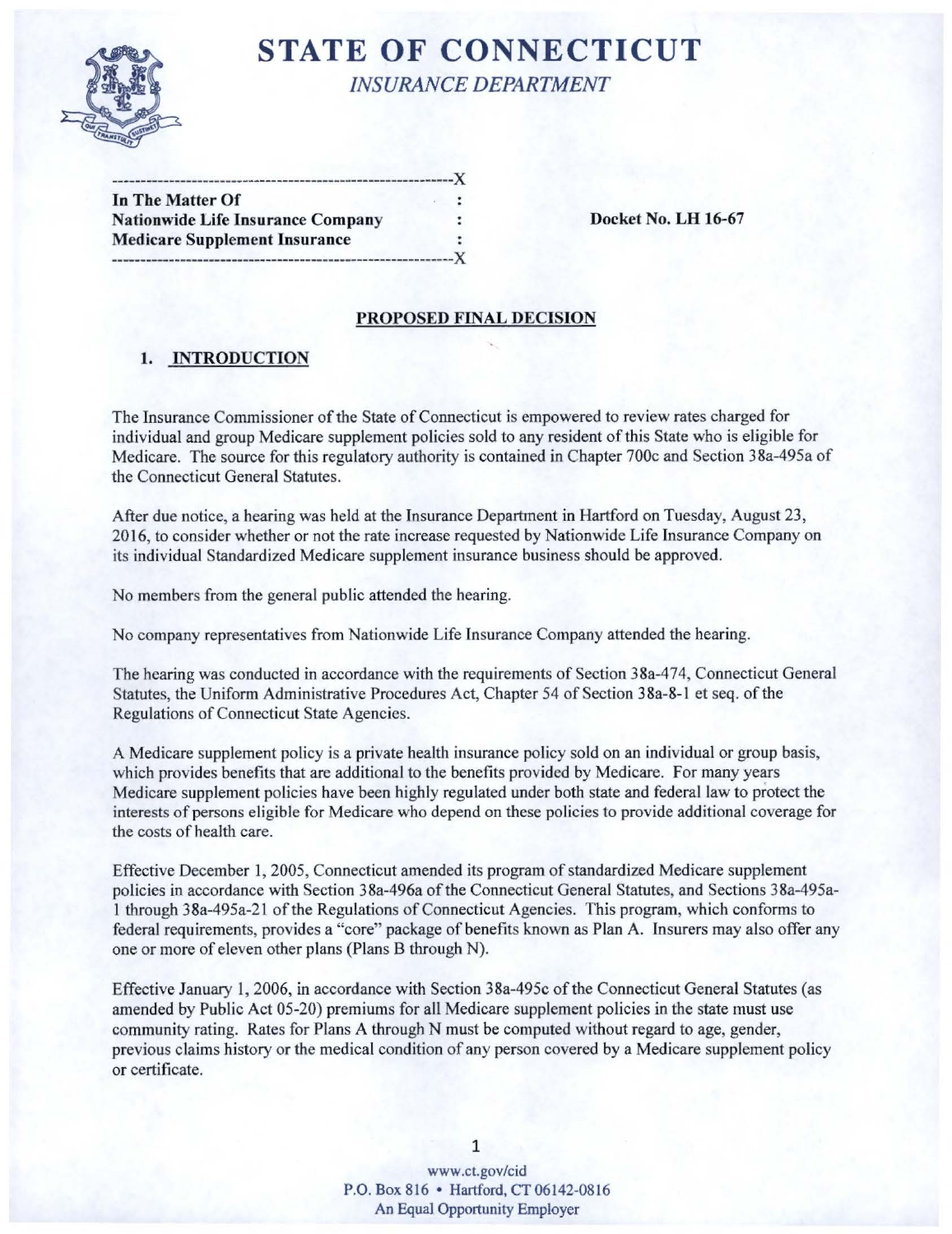The statute provides that coverage under Plans A through N may not be denied on the basis of age, gender, previous claims history or the medical condition of any covered person. Insurers may exclude benefits for losses incurred within six months from the effective date of coverage based on a pre-existing condition.

Effective October 1, 1998, carriers that offer Plan B or Plan C must make these plans as well as Plan A, available to all persons eligible for Medicare by reason of disability.

Insurers must also make the necessary arrangements to receive notice of all claims paid by Medicare for their insureds so that supplement benefits can be computed and paid without requiring insureds to file claim forms for such benefits. This process of direct notice and automatic claims payment is commonly referred to as "piggybacking" or "crossover".

Sections 38a-495 and 38a-522 of the Connecticut General Statutes, and Section 38a-495a-10 of the Regulations of Connecticut Agencies, state that individual and group Medicare supplement policies must have anticipated loss ratios of 65% and 75%, respectively. Under Sections 38a-495-7 and 38a-495a-10 of the Regulations of Connecticut Agencies, filings for rate increases must demonstrate that actual and expected losses in relation to premiums meet these standards, and anticipated loss ratios for the entire future period for which the requested premiums are calculated to provide coverage must be expected to equal or exceed the appropriate loss ratio standard.

Section 38a-473 of the Connecticut General Statutes provides that no insurer may incorporate in its rates for Medicare supplement policies factors for expenses that exceed 150% of the average expense ratio for that insurer's entire written premium for all lines of health insurance for the previous calendar year.

#### II. **FINDING OF FACT**

After reviewing the exhibits entered into the record ofthis proceeding, and utilizing the experience, technical competence and specialized knowledge of the Insurance Department, the undersigned makes the following findings of fact:

- 1. Nationwide Life Insurance Company has requested a 6.0% rate increase for its individual standardized Medicare supplement policy forms 2121CT94 (Plan A) and 2122CT94 (Plan B), and a 7% increase for form 2123CT94 (Plan F).
- 2. There were 2,146 policies nationwide and 92 in Connecticut as of 3/31/16. The majority of these policies are in Plan F, 1,485 nationwide and 37 in Connecticut.
- 3. This is a closed block of business.
- 4. The last rate increase approved was 6.0% for all three plans, with an approval date of 8/26/15.
- 5. Nationwide certified that their expense factors are in compliance with section 38a-473, C.G.S.
- 6. The proposed rates are designed to satisfy the Connecticut regulatory loss ratio of 65%.